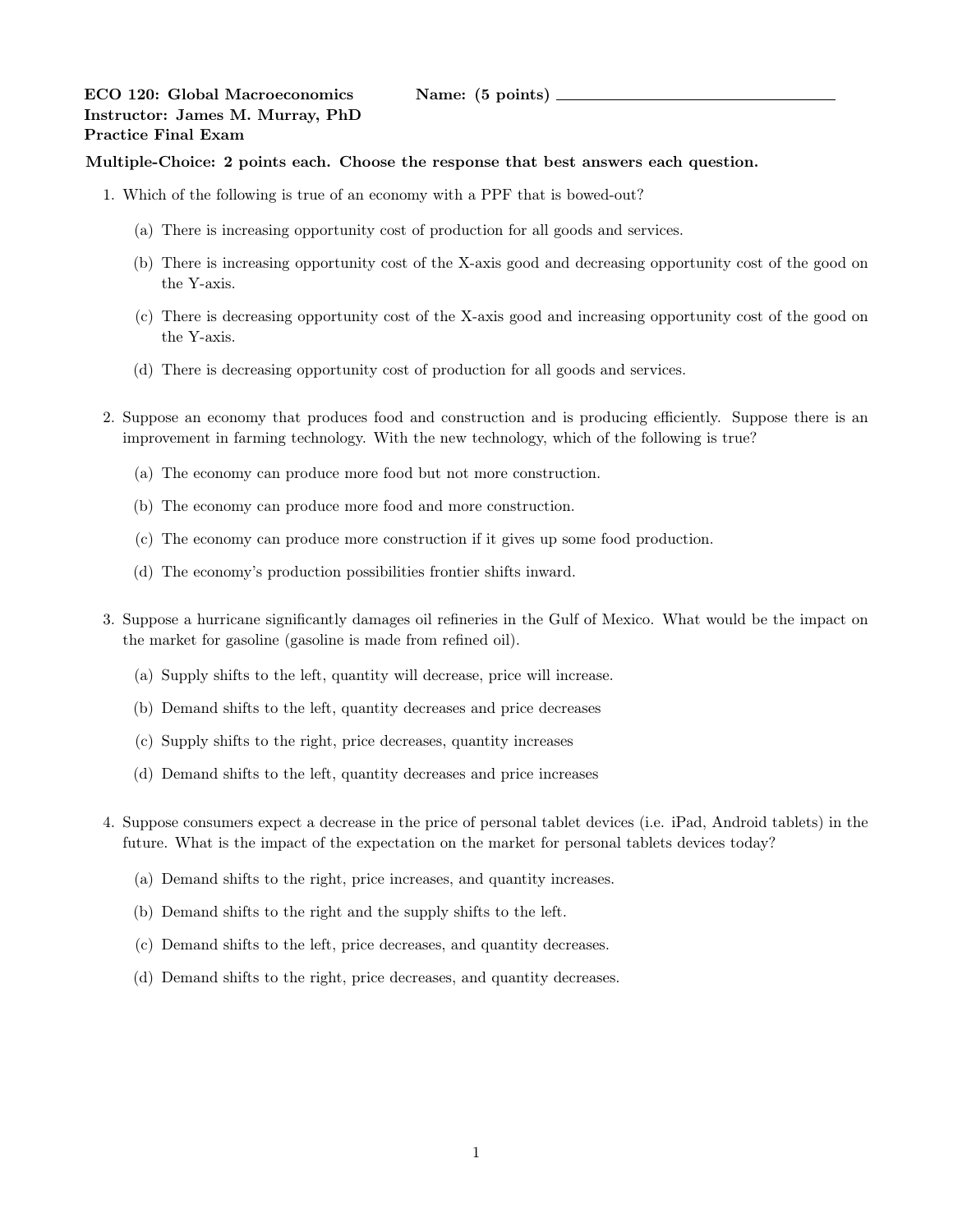- 5. If the nominal exchange rate between the American dollar and the Chinese Yuan is 6.79 CNY per 1 USD how many American dollars are required to buy a product that costs 100 CNY?
	- (a) 679 USD
	- (b) 106.79 USD
	- (c) 14.73 USD
	- (d) 6.67 USD
- 6. Suppose a trade agreement between Canada and Mexico results in higher demand in Canada for goods manufactured in Mexico. All else remaining equal, this should lead to which of the following?
	- (a) Decrease in demand for Canadian Dollar
	- (b) Increase in demand for Canadian Dollar
	- (c) Decrease in demand for Mexican Peso
	- (d) Increase in demand for Mexican Peso
- 7. Suppose financial investors expect a depreciation of the Korean Won against the Japanese Yen. What will be the impact on the market for currency exchange between the Won and Yen?
	- (a) The demand for the Korean Won shifts to the left and the demand for the Japanese Yen shifts to the right.
	- (b) The demand for the Korean Won shifts to the right and the demand for the Japanese Yen shifts to the right.
	- (c) The demand for the Korean Won shifts to the left and the demand for the Japanese Yen shifts to the left.
	- (d) The demand for the Korean Won shifts to the right and the demand for the Japanese Yen shifts to the left.
- 8. Which of the following macroeconomic measures could be used to compute inflation?
	- (a) Labor force
	- (b) GDP deflator
	- (c) Nominal GDP
	- (d) Real GDP
- 9. Among the following macroeconomic measures, which is the best measure for the total amount of income earned in a country to be compared across multiple years?
	- (a) Nominal GDP
	- (b) Real GDP
	- (c) GDP deflator
	- (d) Consumer price index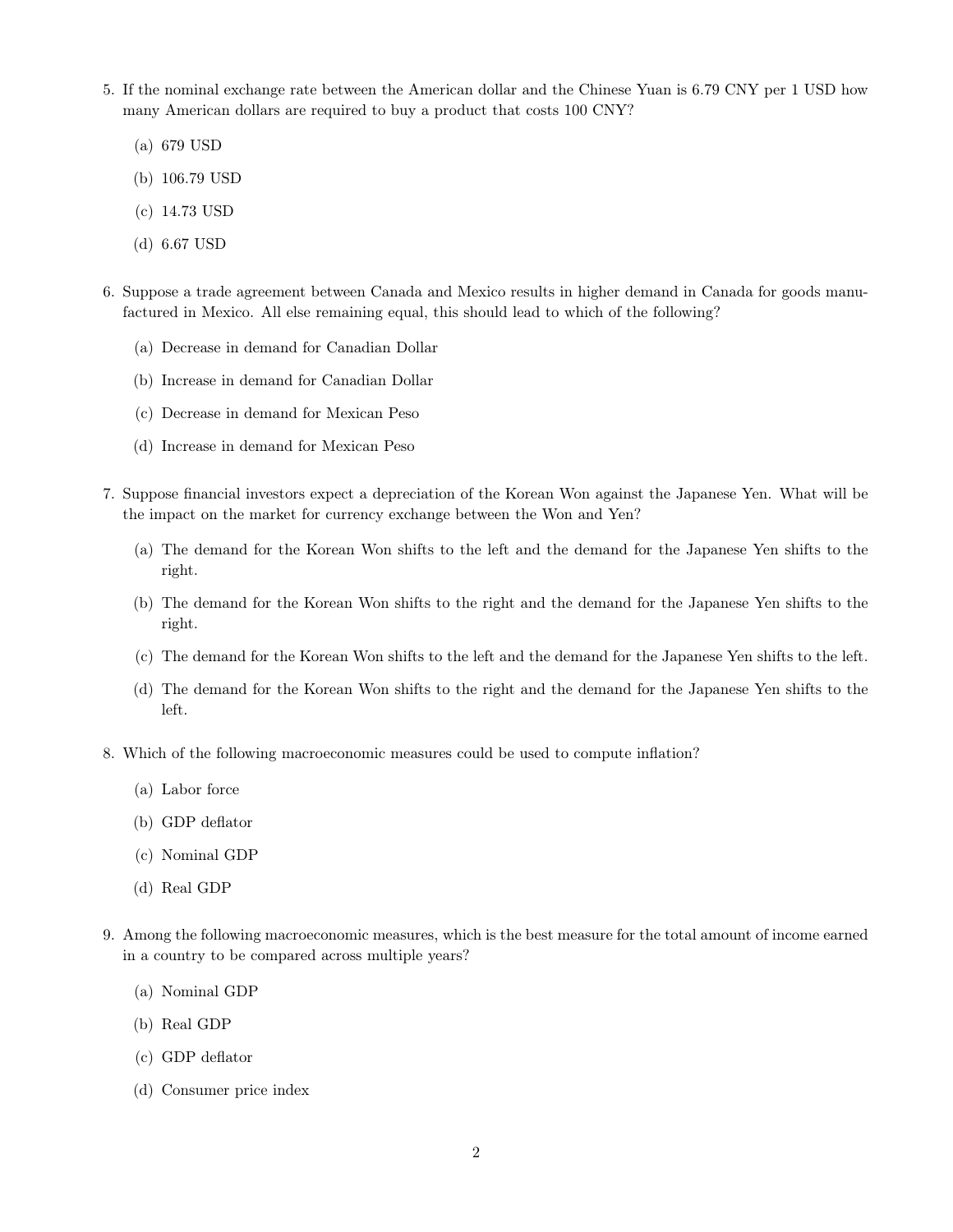- 10. Suppose the working-age population of a fictional economy can be described as follows:
	- 20 people are retired
	- 70 have full-time employment
	- 30 have part-time employment
	- 15 are looking for employment but not currently employed

- 18 would like employment but are not looking for employment because they think no jobs are available What is the unemployment rate?

- (a) 13%
- (b) 9.8%
- (c) 24.8%
- (d) 21.6%
- 11. Suppose a new government rule reduces the qualifications necessary to be certified to teach in public elementary schools. Which of the following would happen in the labor market for public school teachers?
	- (a) Decrease in labor supply
	- (b) Decrease in labor demand
	- (c) Increase in labor demand
	- (d) Increase in labor supply
- 12. Suppose there is a decrease in demand in Europe for U.S. produced automobiles. What would we expect to happen in the market for labor in the U.S. automotive industry?
	- (a) Increase in labor demand
	- (b) Decrease in labor supply
	- (c) Decrease in labor demand
	- (d) Increase in labor supply
- 13. Suppose there is an increase in demand for college education, with more high school graduates deciding to go to college full time. What would be the immediate effect on the labor market?
	- (a) Increase in labor demand / Increase in equilibrium wage
	- (b) Decrease in labor supply / Increase in equilibrium wage
	- (c) Decrease in labor supply / Decrease in equilibrium wage
	- (d) Decrease in labor demand / Increase in equilibrium wage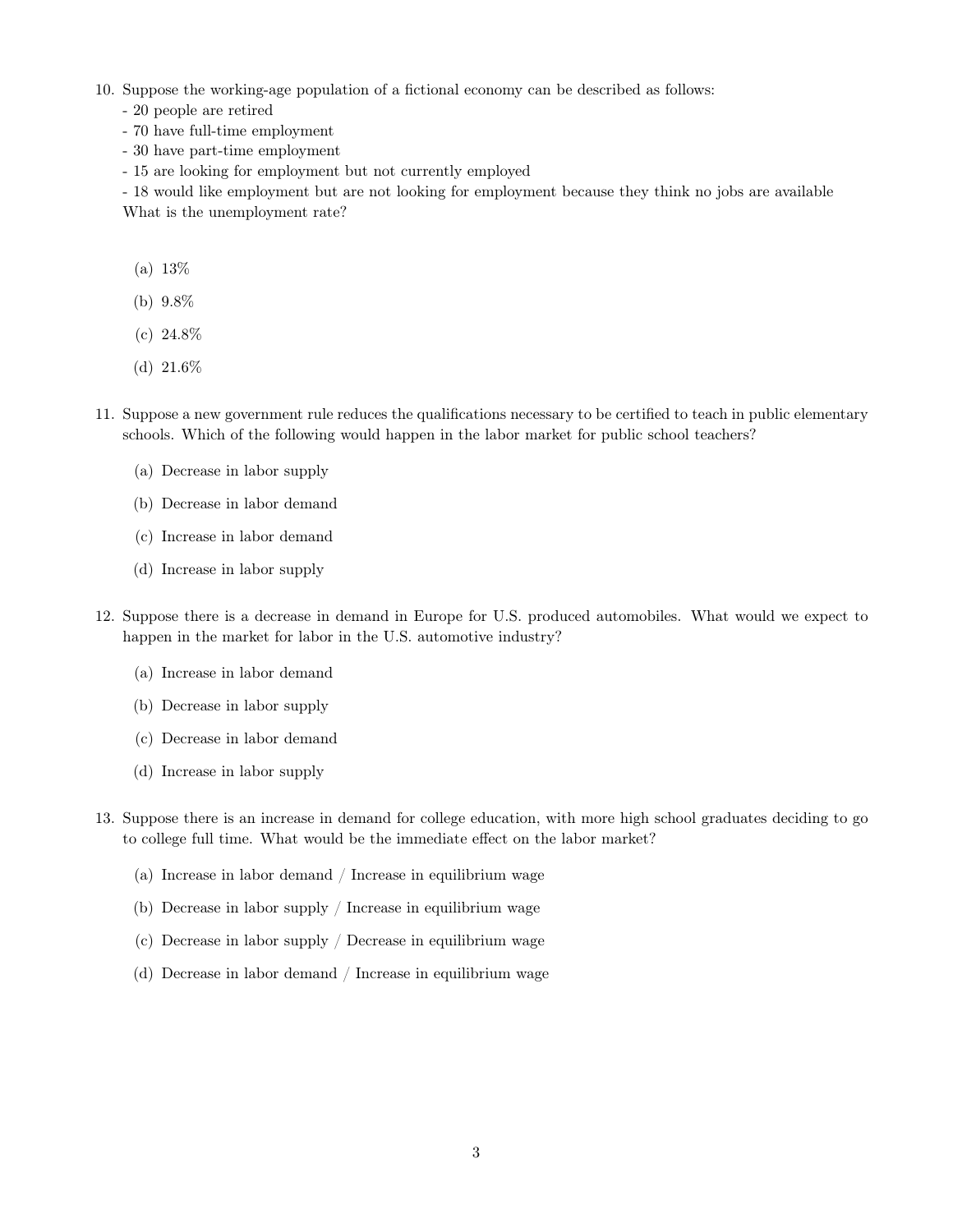- 14. From 1950 to 2000, changes in attitudes and culture in the United States led to an increase in the labor force participation rate for females from 34% to 60%. In the labor market, this would cause which of the following?
	- (a) An increase in labor demand and decrease in equilibrium wage
	- (b) An increase in labor supply and decrease in equilibrium wage
	- (c) An increase in labor demand and increase in equilibrium wage
	- (d) An increase in labor supply and increase in equilibrium wage
- 15. Suppose a government tariff policy resulted in fewer imports, more exports, and therefore a smaller trade deficit. What would be the impact on the market for loanable funds?
	- (a) Decrease in investment demand and a decrease in equilibrium interest rates.
	- (b) Decrease in saving supply and a decrease in equilibrium investment.
	- (c) Increase in saving supply and an increase in equilibrium investment.
	- (d) Decrease in saving supply and no change equilibrium investment.
- 16. Suppose there is a decrease in global energy costs which makes it more productive to use capital to produce goods and services. What would be the impact on the market for loanable funds?
	- (a) Rightward shift in investment demand and a leftward shift in saving supply
	- (b) Decrease in investment demand
	- (c) Rightward shift in investment demand
	- (d) Rightward shift in investment demand and saving supply
- 17. Which of the following best describes China's economic status and growth during the last two decades?
	- (a) A lesser-developed country with a low rate of economic growth.
	- (b) A highly-developed country with a low rate of economic growth.
	- (c) A highly-developed country with a high rate of economic growth.
	- (d) A lesser-developed country with a high rate of economic growth.
- 18. Which of the following causes an upward pivot of the productivity curve?
	- (a) An increase in labor supply
	- (b) An increase in the interest rate
	- (c) An increase in worker training
	- (d) An increase in physical capital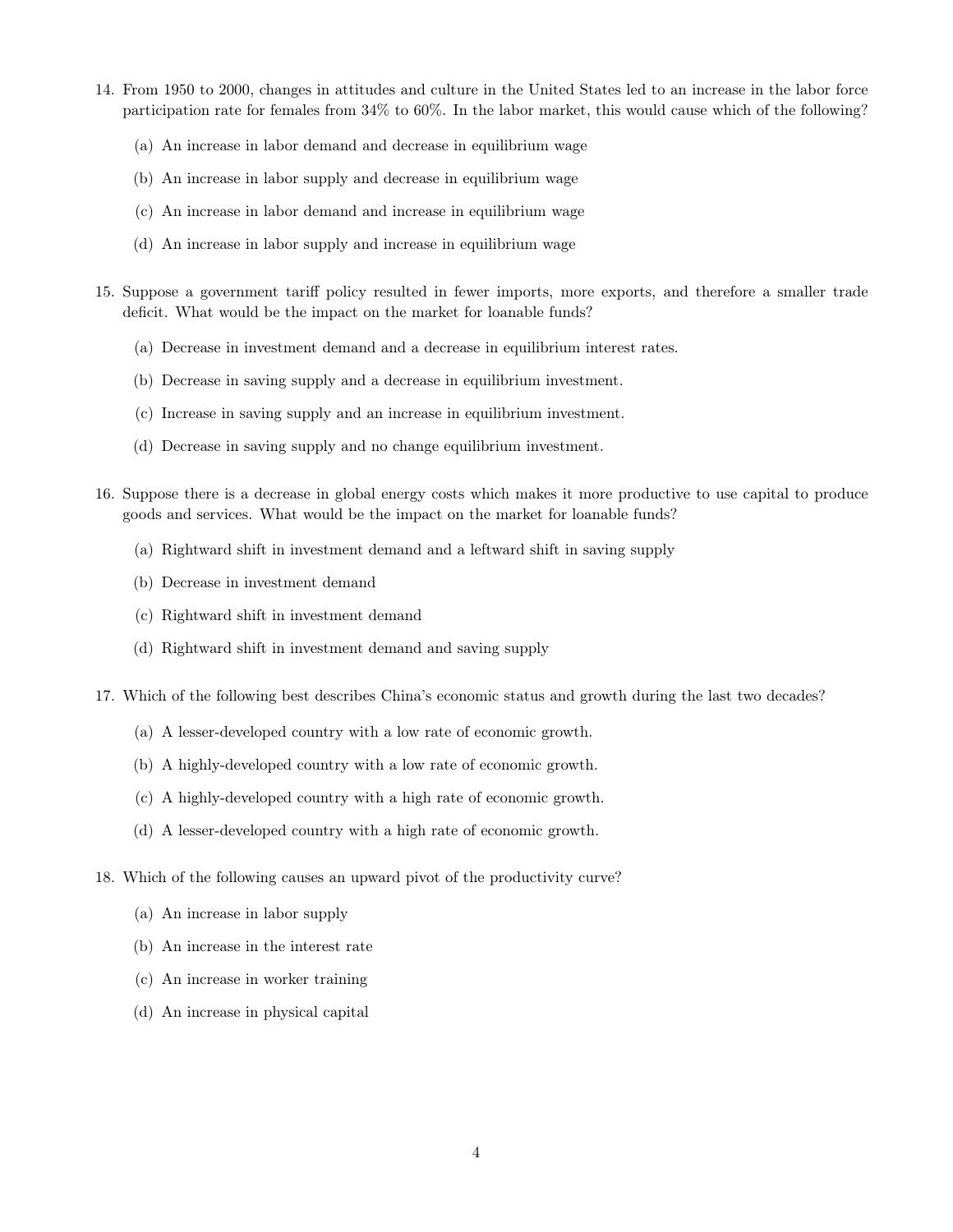- 19. Suppose interest rates increase. Which of the following changes in expenditure plans are likely as a result?
	- (a) Increase in exports
	- (b) Increase in real GDP
	- (c) Increase in investment
	- (d) Decrease in consumption
- 20. Suppose there is an unexpected decrease in business inventories. What will be the impact on inventory investment?
	- (a) Inventory investment may increase or decrease
	- (b) Inventory investment spending decreases
	- (c) Inventory investment will only change when inventories are gone
	- (d) Inventory investment spending increases
- 21. Suppose when consumers receive \$300 of additional income, consumption spending increases by \$250 and import spending increases by \$50. What is the expenditure multiplier?
	- (a) 1
	- (b) 3
	- (c) 0.167
	- (d) 0.33
- 22. How does an increase in expenditures by federal and state governments on vaccines affect government spending and aggregate demand?
	- (a) Government spending increases and aggregate demand shifts to the left.
	- (b) Government spending increases and aggregate demand does not change.
	- (c) Government spending increases and aggregate demand shifts to the right.
	- (d) Government spending decreases and aggregate demand shifts to the right.
- 23. Which of the following results in a leftward shift in real money demand?
	- (a) Increase in income
	- (b) Decrease in the interest rate
	- (c) Increase in the interest rate
	- (d) Improvement in financial technology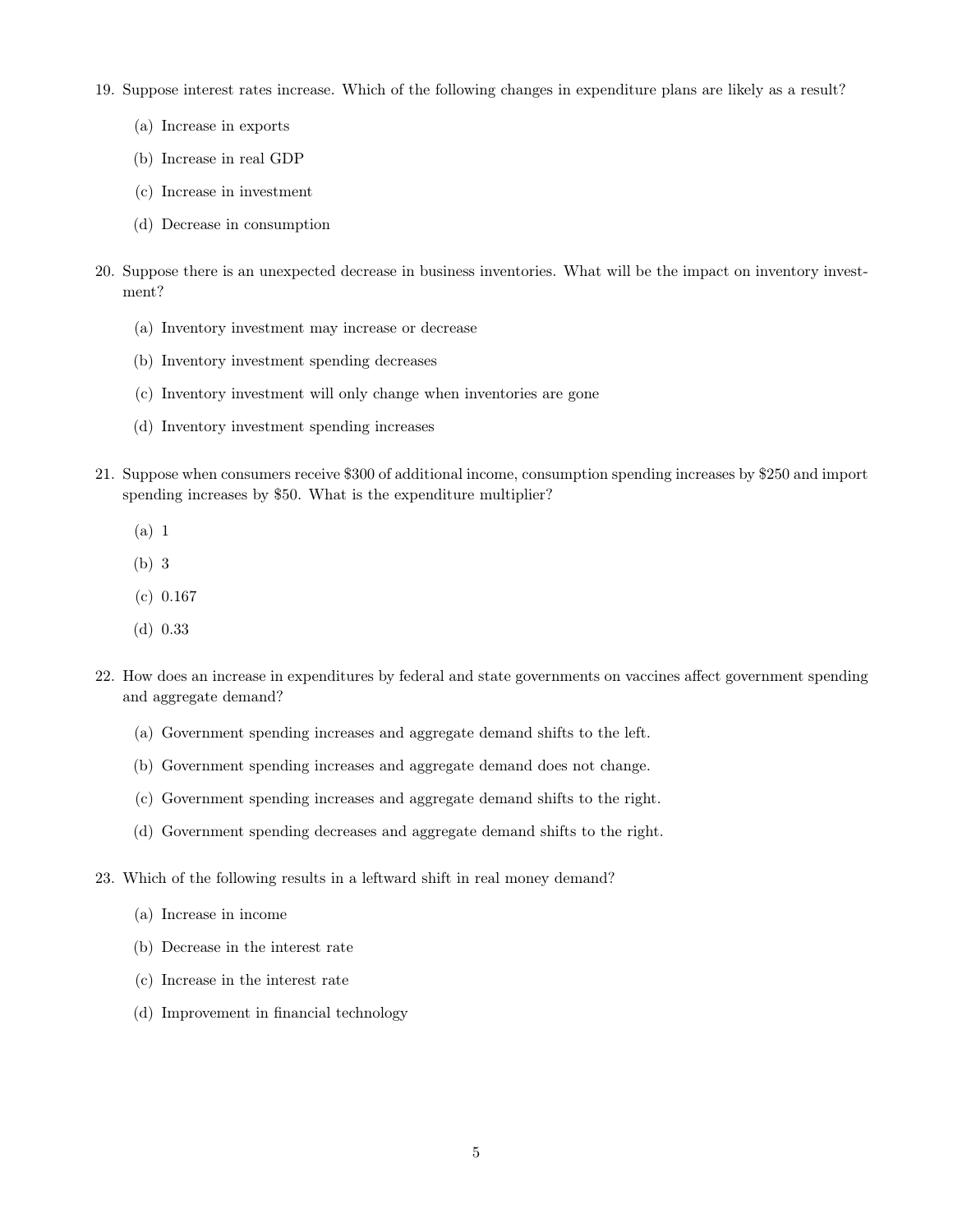- 24. Which of the following monetary policies lead to an increase in the interest rate?
	- (a) Decrease in money supply
	- (b) Increase in money supply
	- (c) Increase in taxes
	- (d) Decrease in government expenditures
- 25. Suppose consumers decide to decrease their expenditures on imports. All other things remaining the same, what is the impact on the market for final goods and services?
	- (a) Aggregate supply shifts to the right and real GDP increases.
	- (b) Aggregate demand shifts to the left and real GDP decreases.
	- (c) Aggregate demand shifts to the right and real GDP increases.
	- (d) Aggregate supply shifts to the left and real GDP decreases.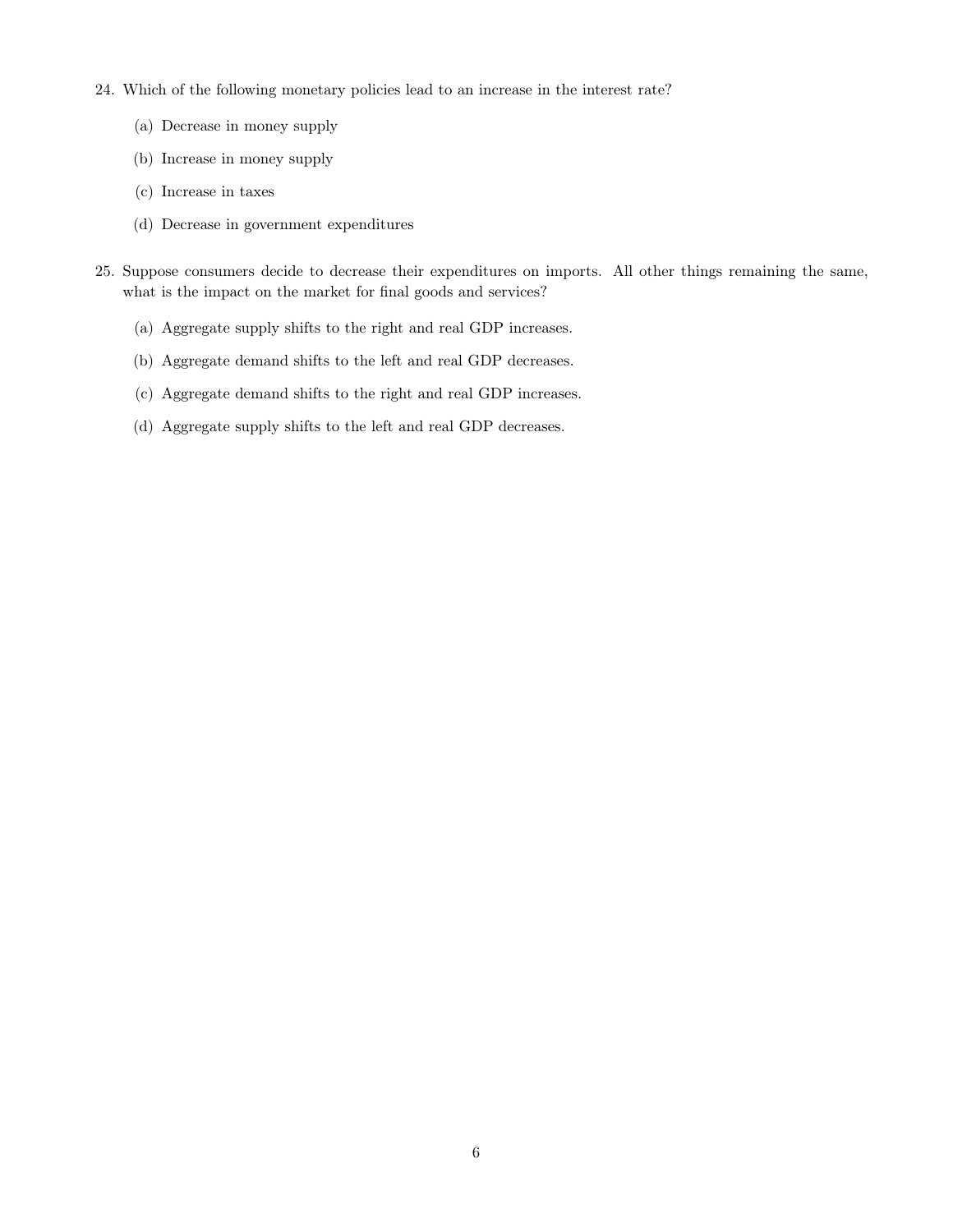Short-Answer Problem-Solving Questions: 5 points each. Write your answer in the space provided. The instruction to "illustrate" means use a graphical economics model. The instruction to "describe" means to give a short explanation for any changes in the model (i.e. a shifting curve), and describe the final result.

26. Walmart sells inferior goods, such as inexpensive off-brand clothing, generic brand food, etc. Describe and illustrate the market on inferior goods when an economic expansion results in higher incomes and lower unemployment.

27. Suppose interest rates decrease in Brazil and Argentina, but the decrease is smaller in Argentina. Describe and illustrate the impact on the Brazilian Real (BRL) to Argentine Peso (ARS) exchange rate.

28. Suppose there is an improvement in computer technology that makes workers more productive. Describe and illustrate the impact on the equilibrium wage and employment.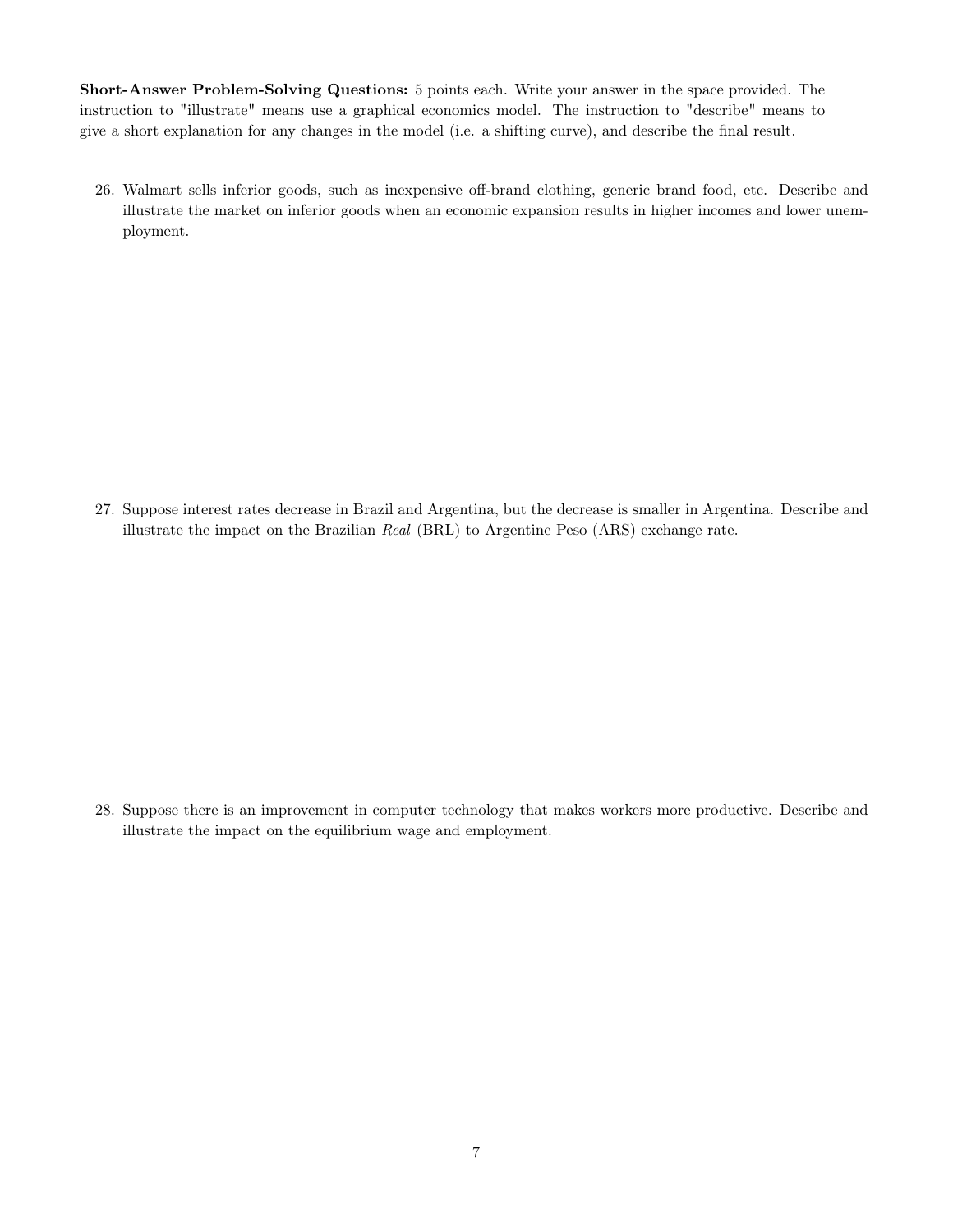29. Suppose a government increases its spending on infrastructure such as roads, electrical lines, and communications infrastructure, all of which make business more productive. Suppose the government does this while keeping tax revenues the same. Describe and illustrate the impact on the equilibrium interest rate and level of investment.

30. Suppose federal and state governments increase spending on routine health care services which have been shown to improve health outcomes for most adults. Describe and illustrate the impact on the long-run output per worker for a country.

31. Suppose the economy is in recession, where real GDP is currently \$22 trillion and potential GDP is \$24 trillion. The government would like to pass a stimulus package to increase real GDP back to potential GDP. The marginal propensity to consume is 0.90 and the marginal propensity to import is 0.15. How much should the increase in government expenditures be?